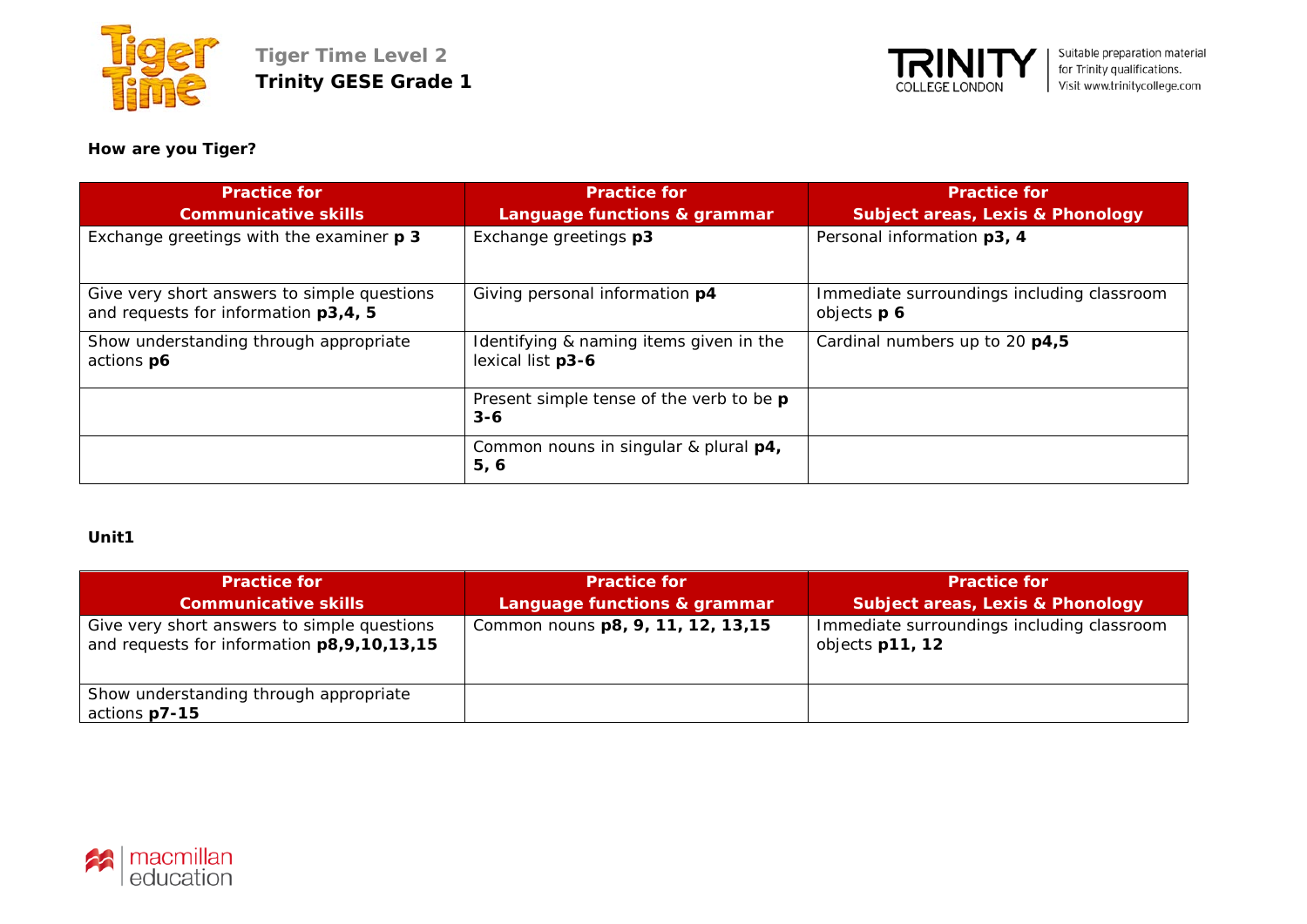



**Kids' Culture 1**

| <b>Practice for</b>                                                             | <b>Practice for</b>             | <b>Practice for</b>              |
|---------------------------------------------------------------------------------|---------------------------------|----------------------------------|
| <b>Communicative skills</b>                                                     | Language functions & grammar    | Subject areas, Lexis & Phonology |
| Give very short answers to simple questions<br>and requests for information p16 | Giving personal information p16 |                                  |
|                                                                                 | Simple adjectives p16           |                                  |

## **Unit2**

| <b>Practice for</b><br><b>Communicative skills</b>                                  | <b>Practice for</b><br>Language functions & grammar | <b>Practice for</b><br>Subject areas, Lexis & Phonology |
|-------------------------------------------------------------------------------------|-----------------------------------------------------|---------------------------------------------------------|
| Give very short answers to simple questions<br>and requests for information p18 -25 | Common nouns p18 -27                                | Common animals p17 -25                                  |
| Show understanding through appropriate<br>actions p17 -25                           | Determiners p19,23,                                 |                                                         |

## **Kid's culture 2**

| <b>Practice for</b>                                   | <b>Practice for</b>           | <b>Practice for</b>                         |
|-------------------------------------------------------|-------------------------------|---------------------------------------------|
| <b>Communicative skills</b>                           | Language functions & grammar  | <b>Subject areas, Lexis &amp; Phonology</b> |
| Show understanding through appropriate actions<br>p26 | Determiners - my p26          | Common animals p26                          |
|                                                       | Simple adjectives - big/great |                                             |
|                                                       | p33,35,37                     |                                             |

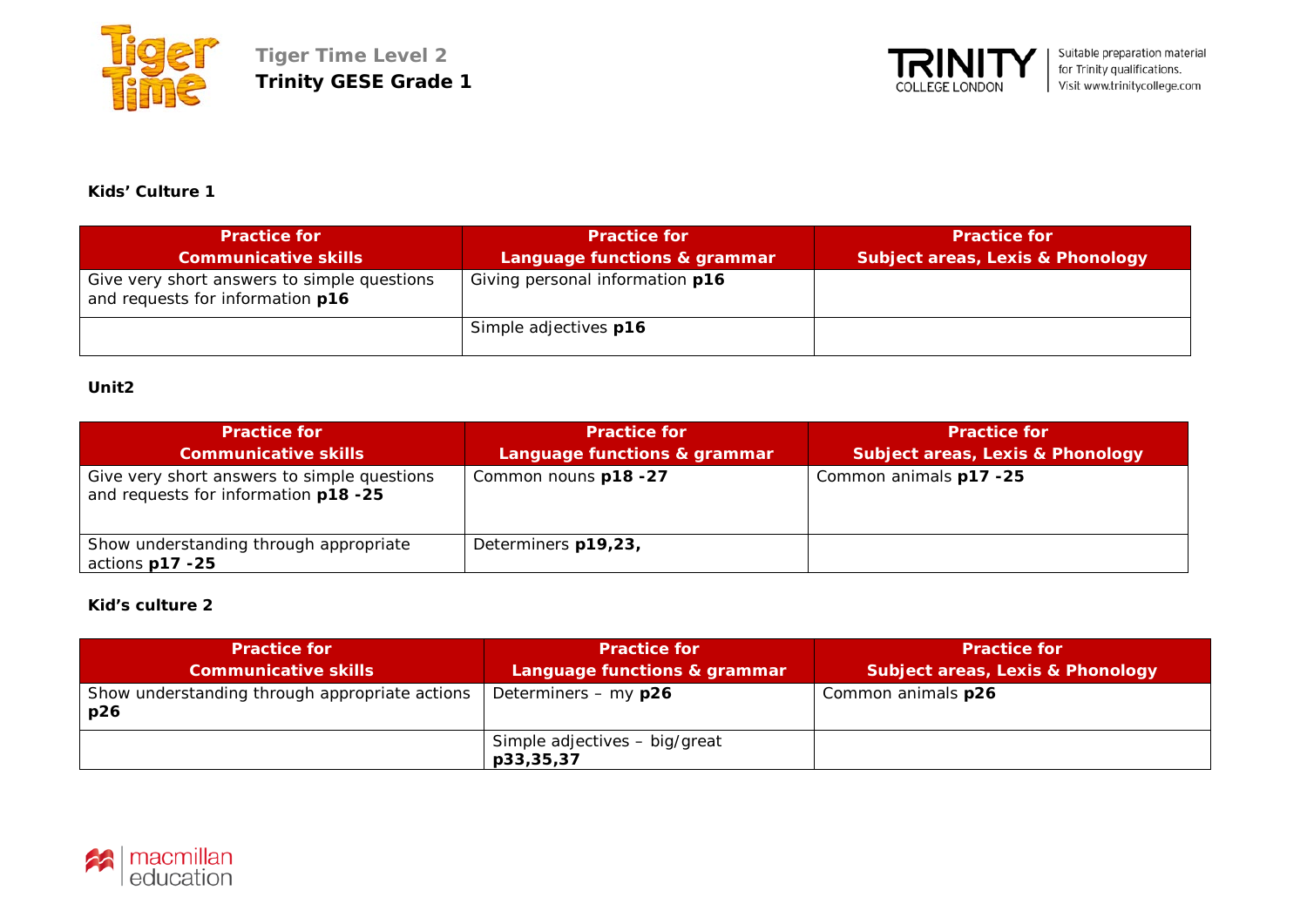



# **Tiger Review 1**

| <b>Practice for</b><br><b>Communicative skills</b>                                 | <b>Practice for</b><br>Language functions & grammar | <b>Practice for</b><br><b>Subject areas, Lexis &amp; Phonology</b> |
|------------------------------------------------------------------------------------|-----------------------------------------------------|--------------------------------------------------------------------|
| Show understanding through appropriate actions<br>p27,28                           | Common nouns in singular & plural<br>p27,28         | Common animals p27, 28                                             |
| Give very short answers to simple questions and<br>requests for information p27,28 | Present simple tense of the verb to be<br>p27, 28   |                                                                    |

# **Unit 3**

| <b>Practice for</b>                                                                | <b>Practice for</b>                                                      | <b>Practice for</b>                                       |
|------------------------------------------------------------------------------------|--------------------------------------------------------------------------|-----------------------------------------------------------|
| <b>Communicative skills</b>                                                        | Language functions & grammar                                             | <b>Subject areas, Lexis &amp; Phonology</b>               |
| Show understanding through appropriate actions<br>p29 - 38                         | Common nouns in singular & plural<br>p29, 30, 31, 32, 33, 34, 35, 36, 37 | Everyday items of clothing p29, 30, 31, 32, 33,<br>36, 37 |
| Give very short answers to simple questions and<br>requests for information p30,31 | Question words p30,31,33,35                                              |                                                           |
|                                                                                    | Determiners p29, 30, 31, 35, 37,                                         | Colours p32                                               |
|                                                                                    | Simple adjectives p32                                                    |                                                           |

### **Kid's culture 3**

| <b>Practice for</b><br><b>Communicative skills</b> | <b>Practice for</b><br>Language functions & grammar | <b>Practice for</b><br>Subject areas, Lexis & Phonology |
|----------------------------------------------------|-----------------------------------------------------|---------------------------------------------------------|
|                                                    | Common nouns in singular & plural<br>p38            | Everyday items of clothing p38                          |
|                                                    | Determiners p38                                     |                                                         |

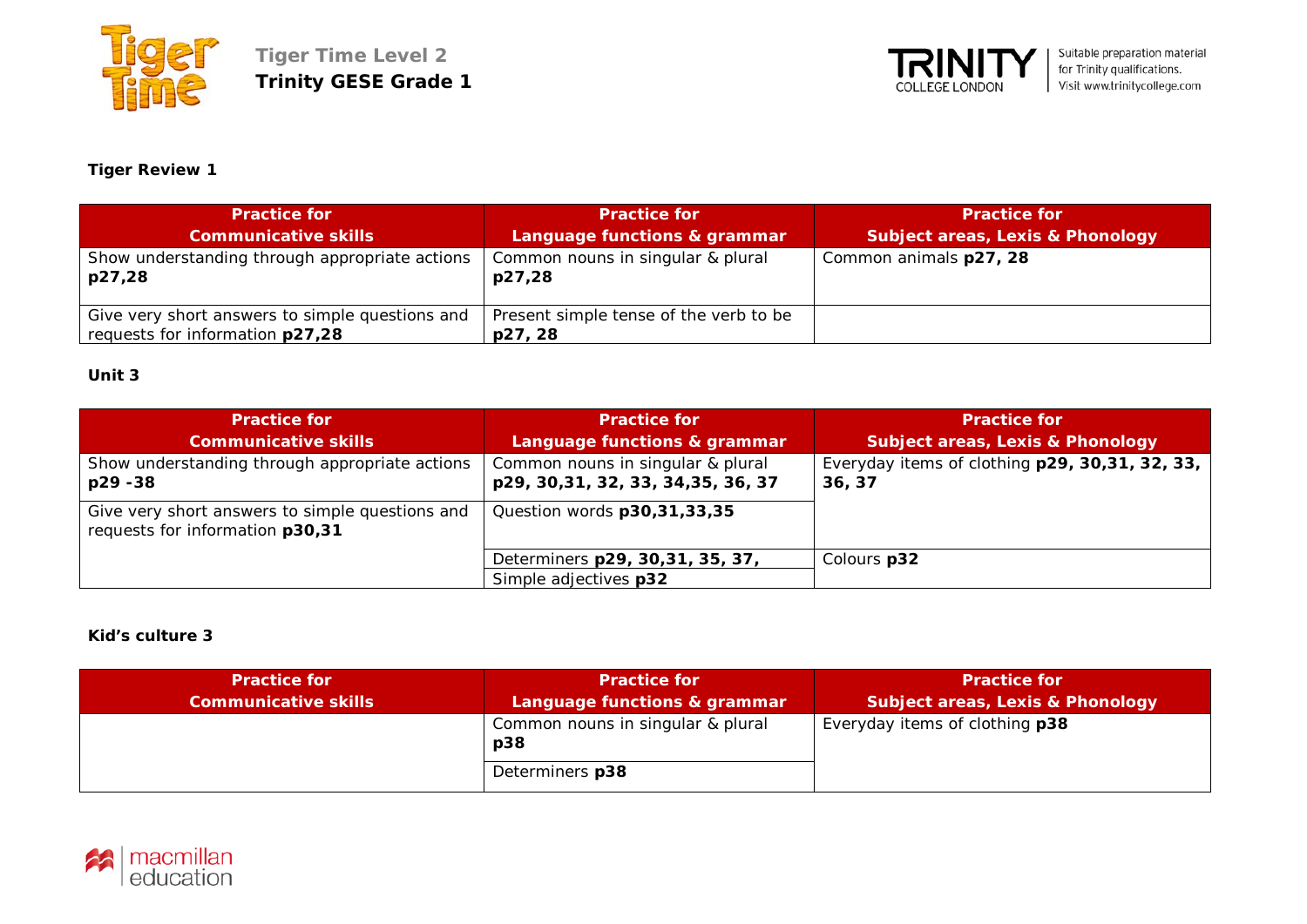



# **Unit 4**

| <b>Practice for</b>                                      | <b>Practice for</b>                   | <b>Practice for</b>                         |
|----------------------------------------------------------|---------------------------------------|---------------------------------------------|
| <b>Communicative skills</b>                              | Language functions & grammar          | <b>Subject areas, Lexis &amp; Phonology</b> |
| Show understanding through appropriate<br>actions p39-47 | Common nouns in singular & plural p39 |                                             |

## **Kids' culture 3**

| <b>Practice for</b>                                     | <b>Practice for </b>                     | <b>Practice for</b>              |
|---------------------------------------------------------|------------------------------------------|----------------------------------|
| <b>Communicative skills</b>                             | Language functions & grammar             | Subject areas, Lexis & Phonology |
| Show understanding through appropriate actions<br>  p48 | Common nouns in singular & plural<br>p48 |                                  |

## **Tiger Review**

| <b>Practice for</b>                                      | <b>Practice for</b>                                 | Practice for                     |
|----------------------------------------------------------|-----------------------------------------------------|----------------------------------|
| <b>Communicative skills</b>                              | Language functions & grammar                        | Subject areas, Lexis & Phonology |
| Show understanding through appropriate actions<br>p49,50 | Common nouns in singular & plural <b>p</b><br>49,50 |                                  |

## **Unit 5**

| <b>Practice for</b><br><b>Communicative skills</b>       | <b>Practice for</b><br>Language functions & grammar | <b>Practice for</b><br><b>Subject areas, Lexis &amp; Phonology</b> |
|----------------------------------------------------------|-----------------------------------------------------|--------------------------------------------------------------------|
| Exchange greetings with the examiner<br>D<br>52,53       | Exchange greeting p52,53                            |                                                                    |
| Show understanding through appropriate actions<br>p51-59 |                                                     |                                                                    |

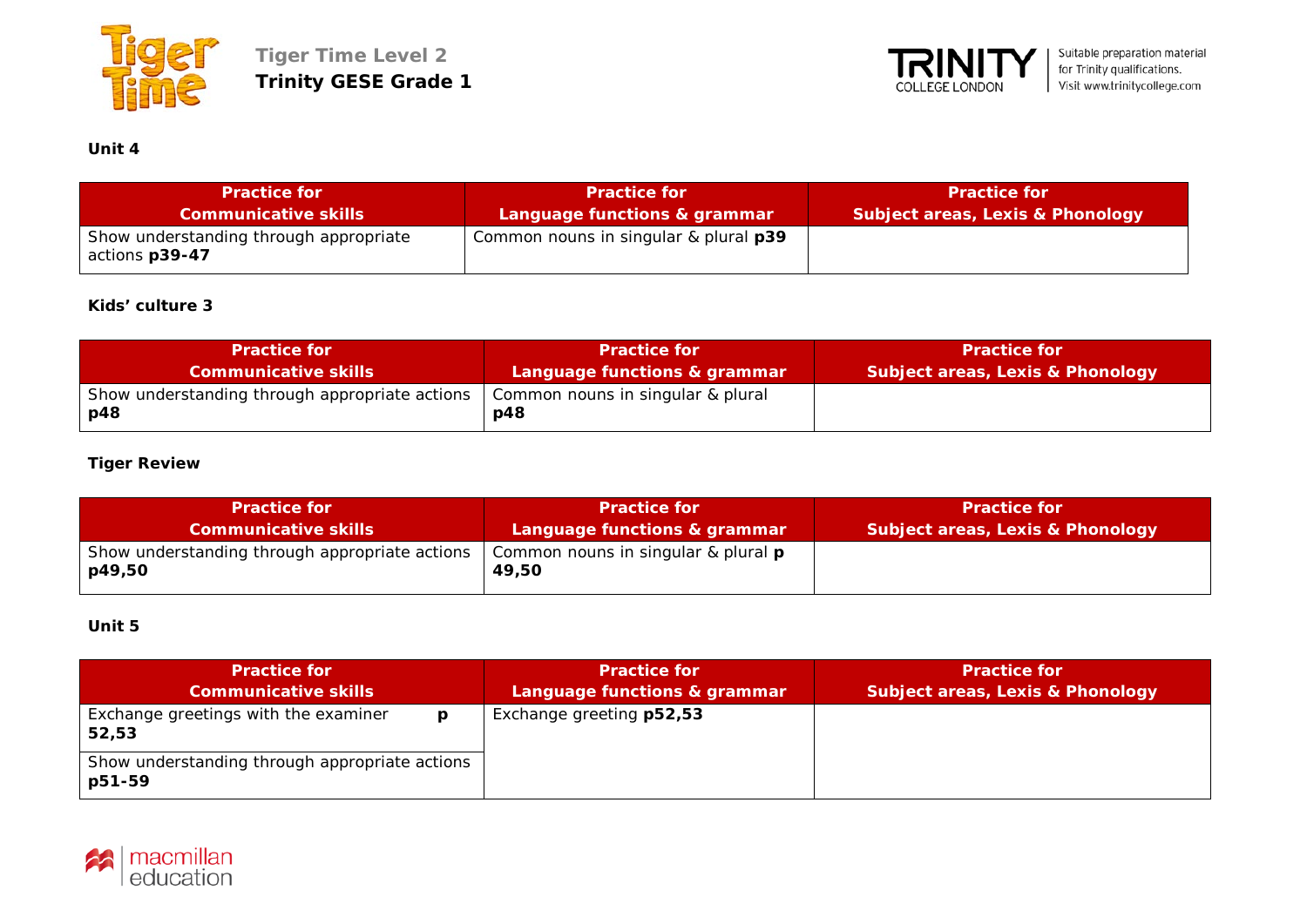



#### **Kid's culture 5**

| <b>Practice for</b>                                   | <b>Practice for</b>          | <b>Practice for</b>                         |
|-------------------------------------------------------|------------------------------|---------------------------------------------|
| <b>Communicative skills</b>                           | Language functions & grammar | <b>Subject areas, Lexis &amp; Phonology</b> |
| Show understanding through appropriate actions<br>p60 | Imperatives p66, 67, 68, 69  | Common parts of the body p60                |
|                                                       |                              |                                             |

# **Unit 6**

| <b>Practice for</b>                                      | <b>Practice for</b>          | <b>Practice for</b>                         |
|----------------------------------------------------------|------------------------------|---------------------------------------------|
| <b>Communicative skills</b>                              | Language functions & grammar | <b>Subject areas, Lexis &amp; Phonology</b> |
| Show understanding through appropriate actions<br>p61-69 |                              | Common animals <b>p63</b>                   |

### **Tiger Review**

| <b>Practice for</b>                                      | <b>Practice for</b>          | <b>Practice for</b>                         |
|----------------------------------------------------------|------------------------------|---------------------------------------------|
| <b>Communicative skills</b>                              | Language functions & grammar | <b>Subject areas, Lexis &amp; Phonology</b> |
| Show understanding through appropriate actions<br>p71,72 |                              |                                             |

### **Friendship day**

| <b>Practice for</b>                                       | <b>Practice for A</b>                               | Practice for                                |
|-----------------------------------------------------------|-----------------------------------------------------|---------------------------------------------|
| <b>Communicative skills</b>                               | Language functions & grammar                        | <b>Subject areas, Lexis &amp; Phonology</b> |
| Show understanding through appropriate actions<br>p74, 75 | Common nouns in singular & plural <b>p</b><br>74,75 |                                             |